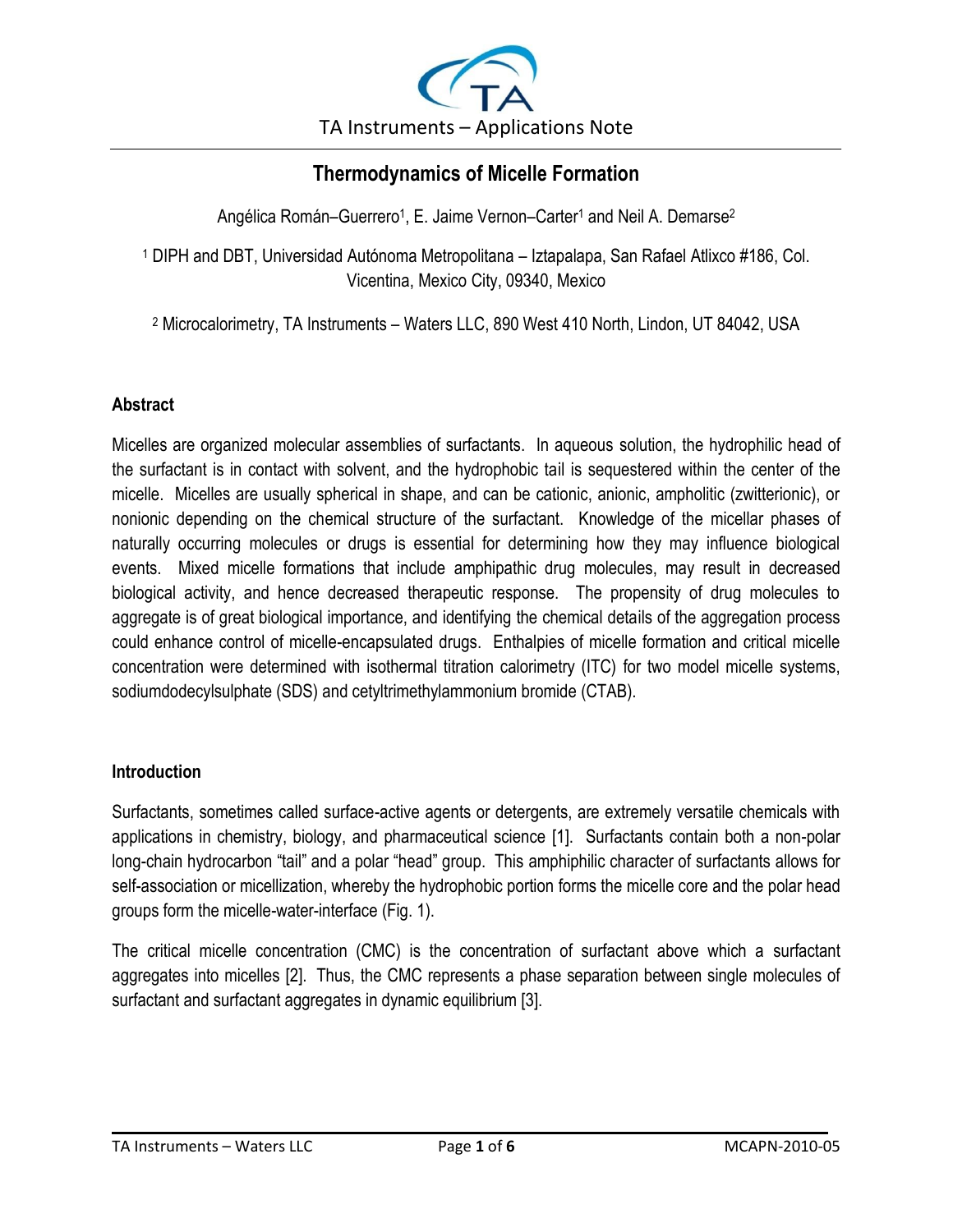



Understanding micelle behaviour in biological systems is important because the state of aggregation or micelle phase of naturally occurring molecules, drug molecules or added surfactant may influence the biological effects [4]. Many drug molecules have a propensity to aggregate knowing the chemical details of these aggregation processes could allow for precise control of drug transport across polymer membranes in the form of microcapsules or implant-capsules [5]. Stable micelle systems have remained elusive; however, through the determination of micelle formation constants and the enthalpy associated with drugmicelle interaction, it is possible to improve and obtain more stable systems and increase biological activity and availability of a drug. Titration calorimetry is a reliable, simple and rapid technique for obtaining the enthalpy, entropy, heat capacity and equilibria changes that accompany micelle formation. In combination with structural data, knowledge of the underlying thermodynamic process completes the understanding of the chemical and structural details for micellization and allows determination of the mechanism for micelle formation.

# **Materials and Methods**

SDS (sodiumdodecylsulfate) was prepared at 100mM in water, and CTAB (cetyltrimethylammonium bromide) was prepared at 10mM in water. Titration experiments were performed in a Nano ITC (Isothermal Titration Calorimeter) Standard Volume with a gold reaction vessel. The reference cell was filled with water. Each titration experiment consisted of fifty, 5µL injections of surfactant into water at 300-second intervals with a stirring speed of 350 rpm. A 300-second baseline was collected before the first injection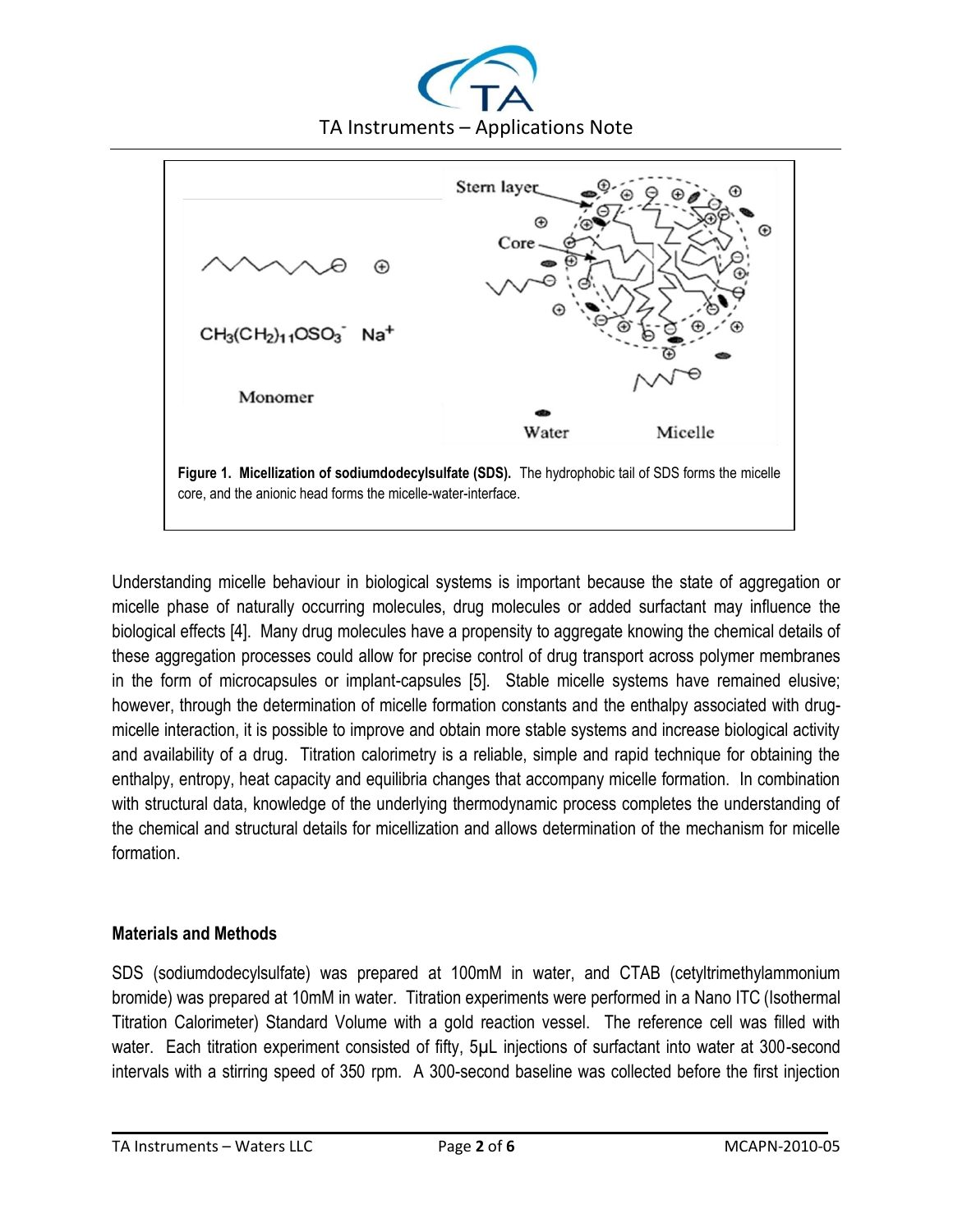

and after the last injection. Prior to starting the titration experiment, the calorimeter was equilibrated to a baseline with a drift of less than 100nW over a ten-minute period.

Temperature stability measurements for SDS were performed in a Nano DSC (Differential Scanning Calorimeter) with a platinum capillary reaction vessel by scanning from 0°C to 100°C at a rate of 1°C/minute at three atmospheres. The reference cell was filled with water and the surfactant sample was degassed for 10 minutes at 400 mmHg prior to experimentation.

Data analysis of ITC data and DSC data was performed with TA Instruments NanoAnalyze™ software. The integrated data points from ITC experiments were fit with Independent- and Blank (linear) or Blank



injection of SDS into water at 25°C. (**B**) Molar heat capacity (MHC) data from DSC in μJ fit to a baseline. Enthalpy (ΔH) of demicellization is 0.36 kJ/mol, entropy (ΔS) of demicellization is 0.0013kJ/(mol∙K) and demicellization temperature (Tmax) is 12.32°C. (**C**) Raw titration data from ITC measured in μW at 15°C. (**D**) Integrated peaks from (C) fit to an independent sites model (blue) and a blank (linear, green) model to determine the thermodynamics of micelle formation. The difference between the fitted models and the data is shown in the lower plot.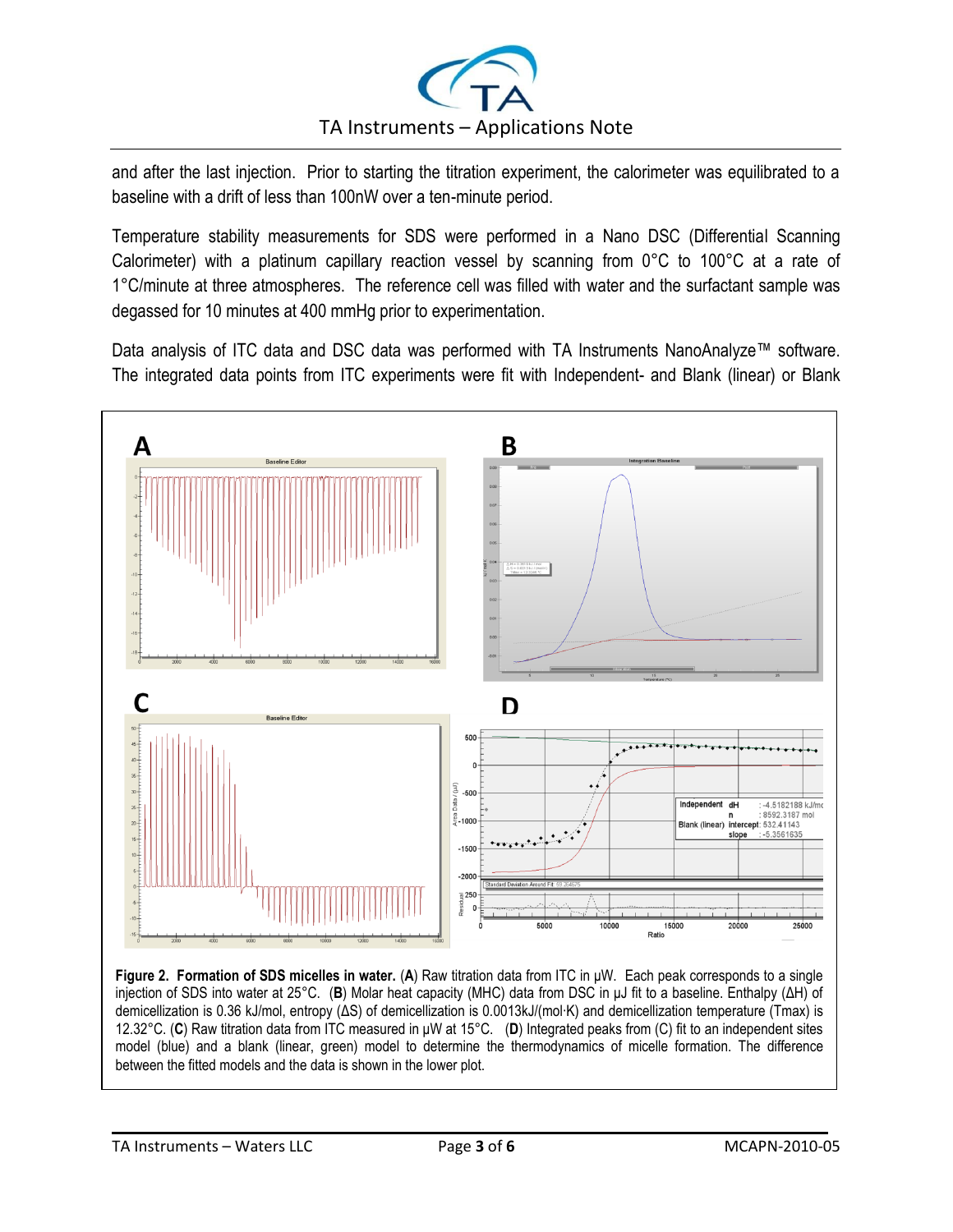

(constant) models. The peak area from DSC data was analyzed by fitting to a combination, straight (1st order polynomial) and variable (2<sup>nd</sup> order polynomial), baseline.

# **Results**

The thermodynamics of micellization as well as the critical micelle concentration (CMC) can be determined in a single titration experiment. To illustrate this, concentrated surfactant solution of two micelle systems, SDS or CTAB, were titrated into aqueous solution in a Nano ITC. At concentrations below the CMC in the reaction vessel the reaction is

**micelles → monomers**, (**Reaction 1**)

and at concentrations above the CMC, the reaction is

# **concentrated micelles → dilute micelles**. (**Reaction 2**)

At 25°C, titration of concentrated SDS into water elicits a titration profile with a peak inflection at 4800 seconds (injection 18) (Fig. 2A). All peaks are endothermic and the heat effects are caused by Reaction 2. Analysis in the NanoDSC (Differential Scanning Calorimeter) indicated a thermal transition from approximately 7°C to 18°C (Fig. 2B). Repeating the titration experiment at 15°C, a temperature that falls within the range of the thermal transition, yields a titration curve consistent with the dissociation of micelles, Reaction 1, up through injection 20 (Fig. 2C). Peaks 1 through 20 are exothermic and peaks 21 to 50 are endothermic. The exothermic peaks represent the dispersion of the concentrated micelle solution (demicellization) upon titration into water. The peaks become less exothermic as they approach the critical micelle concentration (the midpoint of the inflection). The integrated area under each peak is plotted



**Figure 3**. **Formation of CTAB micelles in water.** (A) Raw titration data in µW. Each peak corresponds to a single injection of CTAB into water. (B) An independent sites model (red) and a blank (linear, green) model are fit to the integrated area under each peak to determine the thermodynamics of micelle formation. The difference between the fitted models and the data is shown in the lower plot.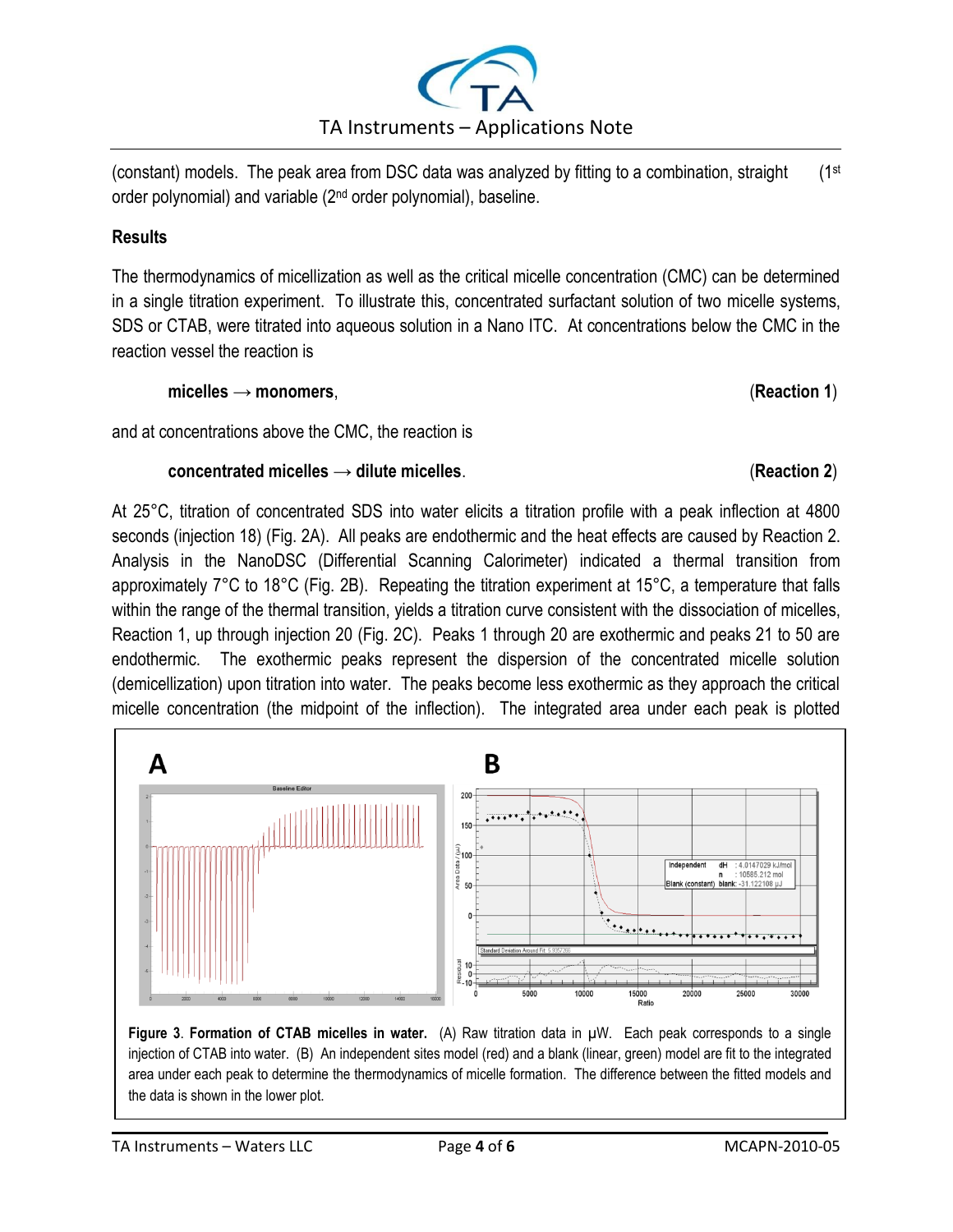

against the injection number (Fig. 2D). The solid lines represent the fit to an independent sites model and blank (linear) fitting model. The standard deviation around the fit of the sum of the models is 59.26 µJ. The blank, due to heat of dilution of titrant, is linear with a slope of -5.36. The CMC is the molar concentration of SDS at the inflection point of the titration-curve, n=8592.13. Analysis of the tabulated data revealed a CMC of 7.8 mM SDS at the inflexion midpoint, and approximates the literature value for the at 25°C (8.2 mM [6]). The enthalpy change of demicellization is -4.52 kJ/mol

To determine the degree with which different surfactants exhibit variable thermodynamic profiles, we performed a titration of CTAB (cetyltrimethylammonium bromide) into aqueous solution. Peaks 1 through 20 are endothermic and peaks 21 to 50 are exothermic (Fig. 3A). This data was unexpected as the titration data is opposite to that seen with SDS. It is not precisely known what accounts for this difference, but one possibility is the cationic charge in the head group of CTAB leads to distinct structural perturbations at the water-micelle-interface compared to SDS, which is anionic.

The integrated area under each peak is plotted against the injection number (Fig. 3B). The solid lines show the fit to an independent sites model and blank (linear) fitting model. The blank, due to heat of dilution, is contant at -31.1 µJ. The standard deviation around the fit of the sum of the models is 5.94 µJ. From the tabulated data, the CMC was 0.95 mM from this titration, which corresponds to the literature value for the CMC of CTAB in water determined by NMR (0.92 mM [7]).

# **Conclusion**

Thermodynamics of micelle formation is essential to better understand how to develop stable micelles for use in pharmaceutical and industrial applications. ITC and DSC are versatile and sensitive techniques that allow simultaneous determination of CMCs, enthalpy changes, entropy changes, stoichiometry, and dissociation temperature. This study provides a proof of concept that can be applied to novel micelle systems. In combination with structural data, knowledge of the thermodynamics could lead to a more complete understanding of micelle dynamics.